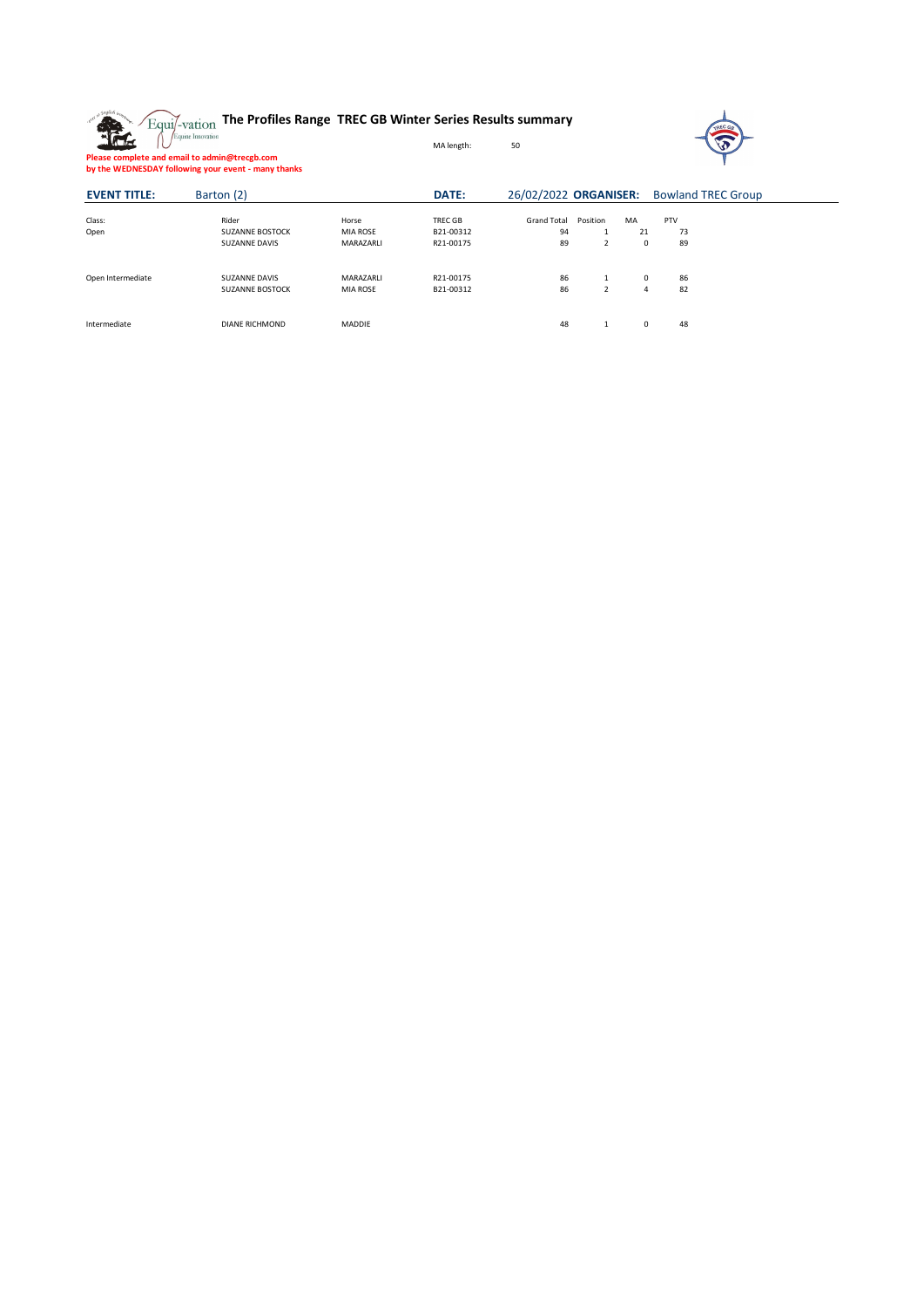|                        | $Equi$ -vation                  | The Profiles Range TREC GB Winter Series Class summary |                 |        |                                    |                                        |             |          |                           |                 |                     |        |      |                                 |              |          |
|------------------------|---------------------------------|--------------------------------------------------------|-----------------|--------|------------------------------------|----------------------------------------|-------------|----------|---------------------------|-----------------|---------------------|--------|------|---------------------------------|--------------|----------|
| <b>EVENT TITLE:</b>    | Equine Innovation<br>Barton (2) |                                                        | <b>DATE:</b>    |        |                                    | 26/02/2022 ORGANISER:                  |             |          | <b>Bowland TREC Group</b> |                 |                     |        |      |                                 | L            |          |
| <b>Class:</b>          | <b>Open</b>                     |                                                        |                 |        |                                    |                                        |             |          |                           |                 |                     |        |      |                                 |              |          |
| <b>RIDER</b>           | <b>TREC GB NO</b>               | HORSE (very important)                                 | immobility      | s.bend | turn around<br>bu <sub>rgate</sub> | Tear drop (one handed)<br>ticker.punch | < rein back | Corridor | Deductions for circling   |                 | PTV<br><b>TOTAL</b> | CANTER | WALK | <b>MA</b><br><b>TOTAL TOTAL</b> | <b>GRAND</b> | $\delta$ |
| <b>SUZANNE BOSTOCK</b> | B21-00312                       | MIA ROSE                                               | 10 <sub>l</sub> |        |                                    |                                        |             |          |                           | 10 <sub>l</sub> |                     |        |      |                                 | 94           |          |
| <b>SUZANNE DAVIS</b>   | R21-00175                       | MARAZARLI                                              |                 |        | 10                                 |                                        |             |          |                           |                 | 89                  |        |      |                                 | 89           |          |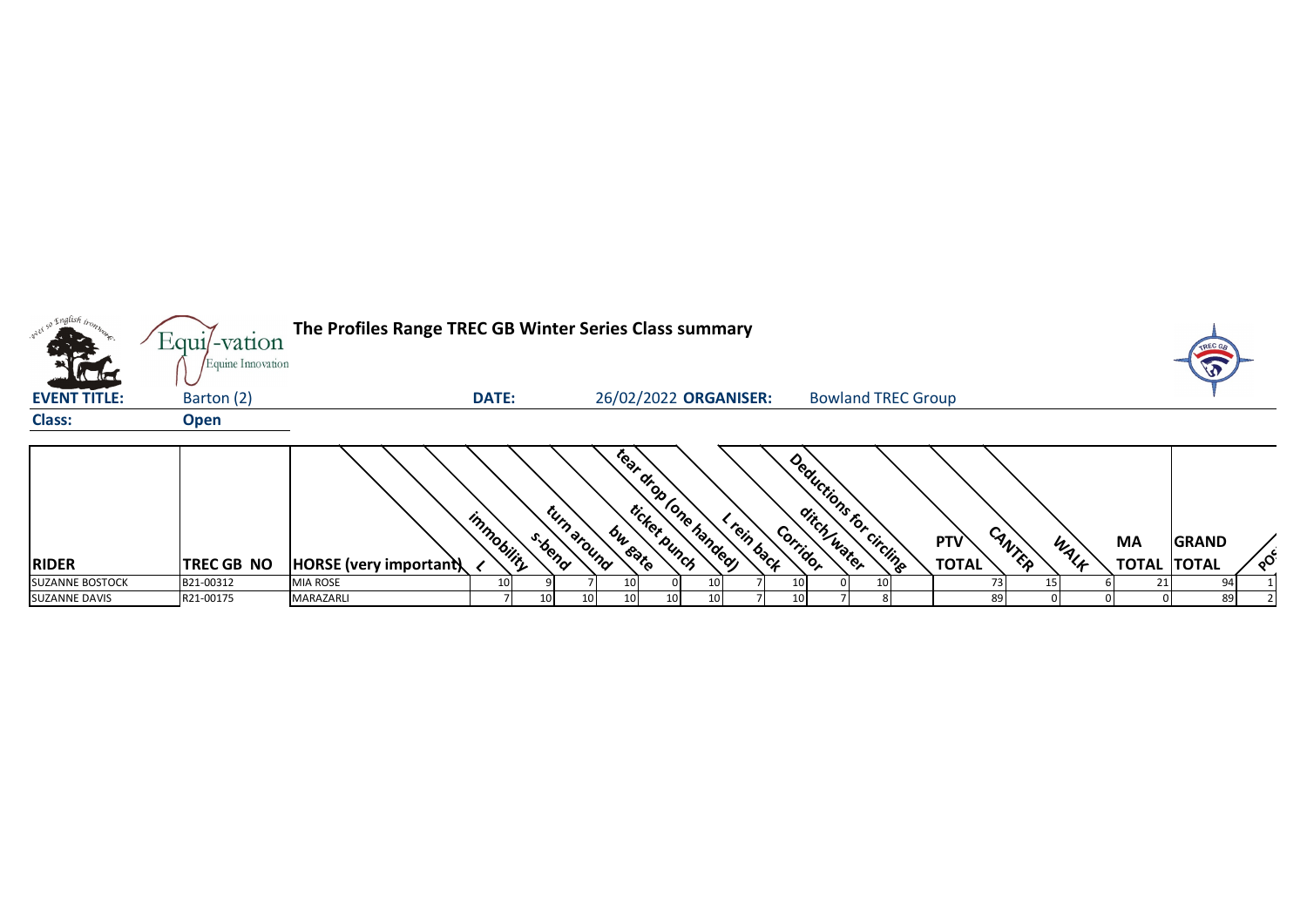| <b>EVENT TITLE:</b>    | Barton (2)               |                                                          | <b>DATE:</b> |                       |                    |              |           | 26/02/2022 ORGANISER: |           |      | <b>Bowland TREC Group</b> |                     |        |      |                                 |              |          |
|------------------------|--------------------------|----------------------------------------------------------|--------------|-----------------------|--------------------|--------------|-----------|-----------------------|-----------|------|---------------------------|---------------------|--------|------|---------------------------------|--------------|----------|
| <b>Class:</b>          | <b>Open Intermediate</b> |                                                          |              |                       |                    |              |           |                       |           |      |                           |                     |        |      |                                 |              |          |
| <b>RIDER</b>           | <b>TREC GB NO</b>        | co <sub>rridor</sub><br><b>HORSE</b> (very<br>important) | immobility   | turn around<br>s.bend | bu <sub>bote</sub> | ticker.punch | tear drop | JUMB                  | rein back |      | Deductions for circline   | PTV<br><b>TOTAL</b> | CANTER | WALK | <b>MA</b><br><b>TOTAL TOTAL</b> | <b>GRAND</b> | $\infty$ |
| SUZANNE DAVIS          | R21-00175                | <b>MARAZARLI</b>                                         |              | 10                    | 10                 | 10           | 10        | 10 <sup>1</sup>       |           | 10   |                           | 86                  |        |      |                                 | 86           |          |
| <b>SUZANNE BOSTOCK</b> | B21-00312                | <b>MIA ROSE</b>                                          | 10           | 10                    |                    |              |           |                       |           | 10 I |                           | 82                  |        |      |                                 | 86           |          |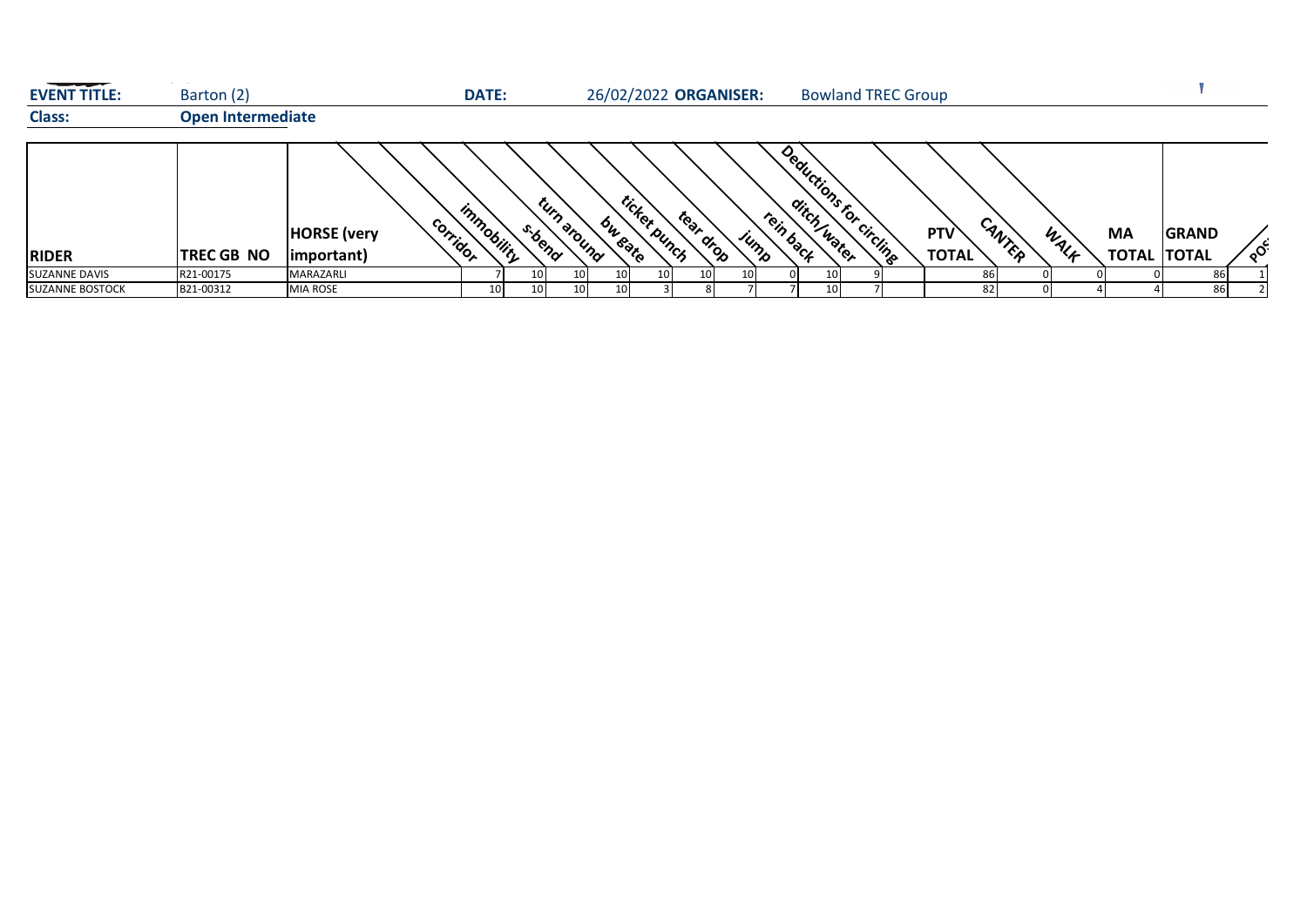| <b>STARTING</b>       | Equi/-vation<br>Equine Innovation |                                               |                              | The Profiles Range TREC GB Winter Series Class summary                    |                                                |                                                                   | Please overtype the word obstacle with t |
|-----------------------|-----------------------------------|-----------------------------------------------|------------------------------|---------------------------------------------------------------------------|------------------------------------------------|-------------------------------------------------------------------|------------------------------------------|
| <b>EVENT TITLE:</b>   | Barton (2)                        |                                               | <b>DATE:</b>                 | 26/02/2022 ORGANISER:                                                     | <b>Bowland TREC Group</b>                      |                                                                   |                                          |
| Class:                | Intermediate                      |                                               |                              |                                                                           |                                                |                                                                   |                                          |
| <b>RIDER</b>          | <b>TREC GB NO</b>                 | corridor<br><b>HORSE</b> (very<br>(important) | tyrp<br>Immobilir.<br>s-beno | ticker punch<br>tear drop<br>bu <sub>rsate</sub><br><b>Around</b><br>Jump | Deductions for circline<br>PTV<br><b>TOTAL</b> | CANTER<br><b>MA</b><br><b>GRAND</b><br>WALL<br><b>TOTAL TOTAL</b> | time<br>Walktime<br>POSITION             |
| <b>DIANE RICHMOND</b> |                                   | MADDIE                                        |                              |                                                                           |                                                |                                                                   |                                          |
| <b>ELEN REES</b>      |                                   | SAPPHIRA                                      |                              |                                                                           |                                                |                                                                   |                                          |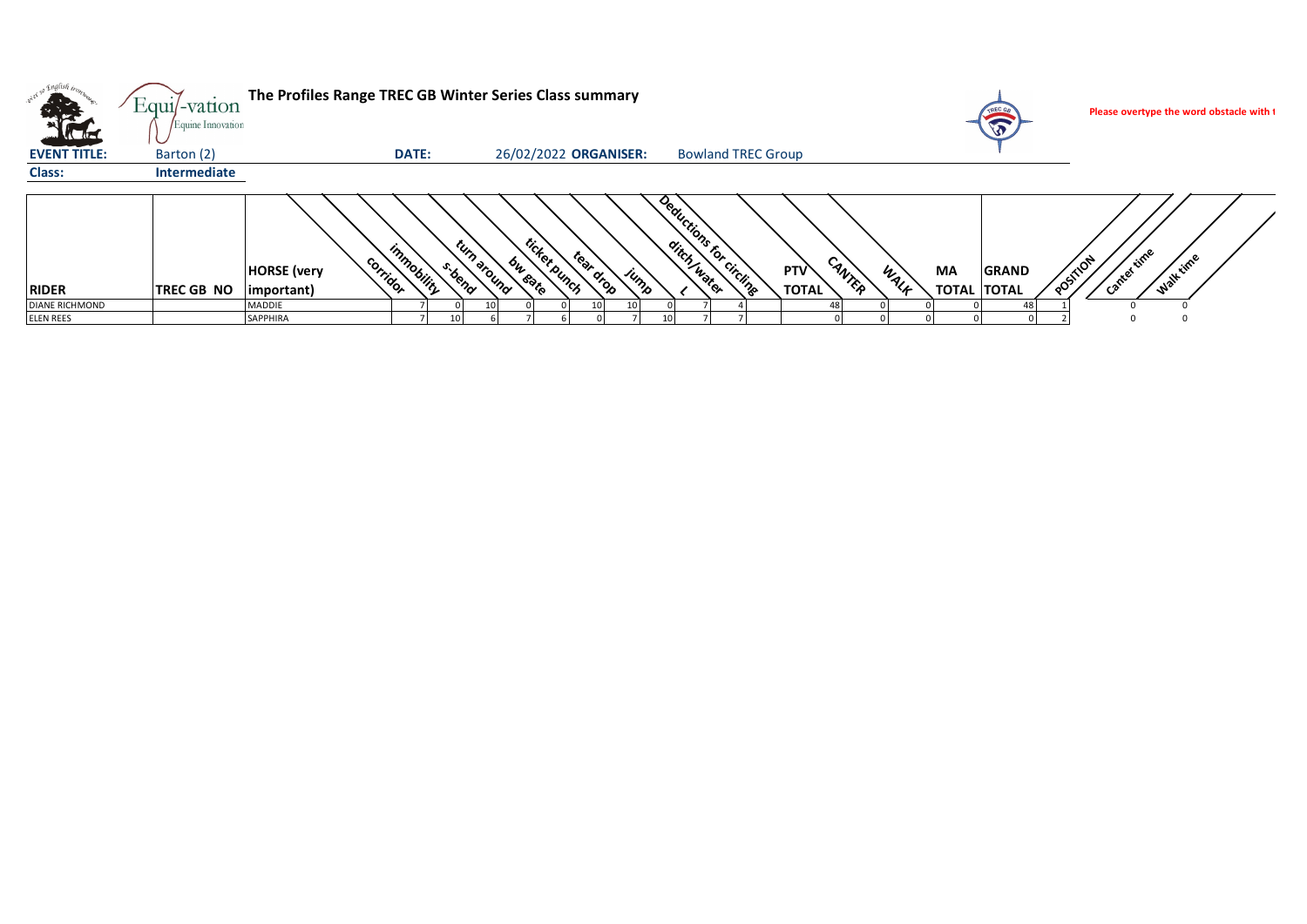| $\mathbf{v}$            |                 | <b>TREC GB Winter Series Class summary</b> |              |                      |                |              |                       |                 |                           |  |                     |        |      | $\sqrt{2}$               |              | Please overtype the word obstacle with tl |  |
|-------------------------|-----------------|--------------------------------------------|--------------|----------------------|----------------|--------------|-----------------------|-----------------|---------------------------|--|---------------------|--------|------|--------------------------|--------------|-------------------------------------------|--|
| <b>EVENT TITLE:</b>     | Barton (2)      |                                            | <b>DATE:</b> |                      |                |              | 26/02/2022 ORGANISER: |                 | <b>Bowland TREC Group</b> |  |                     |        |      |                          |              |                                           |  |
| Class:                  | <b>Open Led</b> |                                            |              |                      |                |              |                       |                 |                           |  |                     |        |      |                          |              |                                           |  |
| <b>RIDER</b>            | TREC GB NO      | Corridor<br><b>HORSE</b> (very important)  | Park Horse   | Turn around<br>SBend | <b>BW Gate</b> | ricket bunch | tear drop             | Fallen branches | Deductions for cricing    |  | PTV<br><b>TOTAL</b> | CANTER | WALF | MA<br><b>TOTAL TOTAL</b> | <b>GRAND</b> | Cantertime<br>Walk time<br>POSITION       |  |
| <b>ELEN REES</b>        |                 | SAPPHIRA                                   |              |                      |                |              |                       |                 |                           |  | 90                  |        |      |                          | 90           |                                           |  |
| <b>TRACY ELLIOTT</b>    |                 | <b>DINKY</b>                               | 10           |                      |                |              |                       |                 |                           |  | 83                  |        |      |                          | 83           |                                           |  |
| DIANNE WOOD             |                 | <b>KALIKOE</b>                             | 10           |                      |                |              |                       |                 |                           |  | 74                  |        |      |                          | 74           |                                           |  |
| TILLY WEBSTER           |                 | <b>MADDIE</b>                              | 10           |                      | 10             | 10           |                       |                 |                           |  | 71                  |        |      |                          | 71           |                                           |  |
| REBECCA WATSON          |                 | <b>HOLLY</b>                               |              |                      |                | 10           | 10                    |                 |                           |  | 71                  |        |      |                          | 71           |                                           |  |
| RACHEL GARLICK          |                 | <b>BRIDIE</b>                              |              | 10                   |                |              |                       |                 |                           |  | 65                  |        |      |                          | 65           |                                           |  |
| <b>CHARLOTTE WATSON</b> |                 | <b>BRANDY</b>                              |              |                      |                |              | 10                    |                 |                           |  | 65                  |        |      |                          | 65           |                                           |  |
| ANDREW BOND             |                 | <b>ROSE</b>                                | 10           | 10                   |                |              | 10                    |                 |                           |  | 64                  |        |      |                          | 64           |                                           |  |
| CHRIS IONS              |                 | <b>CLYDE</b>                               |              |                      |                | 10           |                       |                 |                           |  | 48                  |        |      |                          | 48           |                                           |  |
| SARAH FULWOOD           |                 | <b>BANNER</b>                              |              |                      | 10             |              |                       |                 |                           |  | 38                  |        |      |                          | 38           |                                           |  |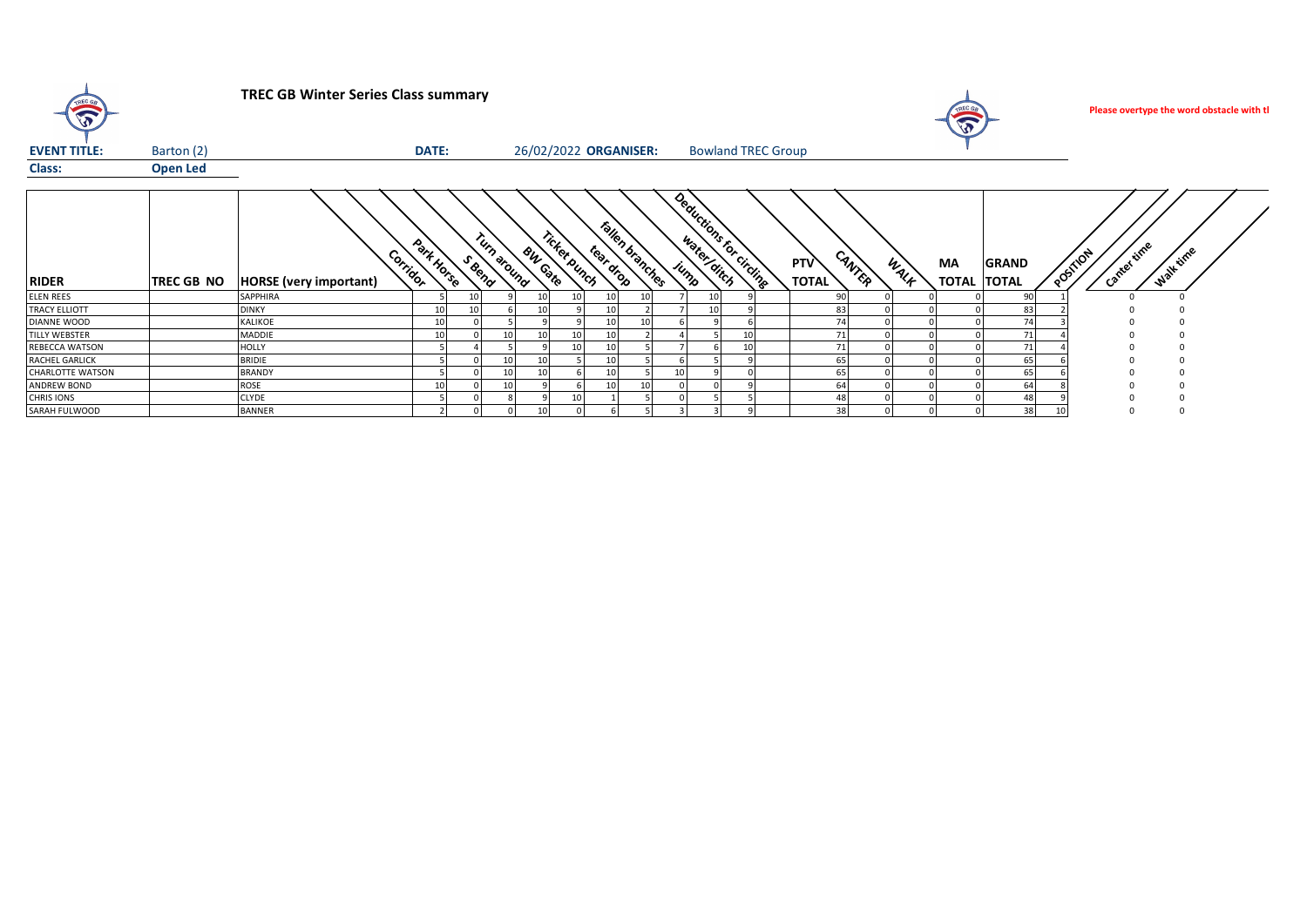| $\mathbf{v}$            | <b>TREC GB Winter Series Class summary</b> |                                    |                                                 |                      |                      |                       |          |        |                                 |                 |                           |  |  | $\mathbf{v}$        |                  | Please overtype the word obstacle with tl |                          |              |                                          |  |
|-------------------------|--------------------------------------------|------------------------------------|-------------------------------------------------|----------------------|----------------------|-----------------------|----------|--------|---------------------------------|-----------------|---------------------------|--|--|---------------------|------------------|-------------------------------------------|--------------------------|--------------|------------------------------------------|--|
| <b>EVENT TITLE:</b>     | Barton (2)                                 |                                    | DATE:                                           |                      |                      | 26/02/2022 ORGANISER: |          |        |                                 |                 | <b>Bowland TREC Group</b> |  |  |                     |                  |                                           |                          |              |                                          |  |
| Class:                  | 5/5 Starter                                |                                    |                                                 |                      |                      |                       |          |        |                                 |                 |                           |  |  |                     |                  |                                           |                          |              |                                          |  |
| <b>RIDER</b>            | <b>TREC GB NO</b>                          | Corridor<br>HORSE (very important) | <sup>rick</sup> er<br>- Beno<br><b>Executed</b> | Epunch<br><b>YOU</b> | Flen branches<br>′ଙ୍ | water ditch . lea     | corridor | s beno | Fallen branches<br>ticket punch |                 | Deductions to clining     |  |  | PTV<br><b>TOTAL</b> | CANTER           | WALK                                      | MA<br><b>TOTAL TOTAL</b> | <b>GRAND</b> | , time<br>Walt time<br>POSTFOR<br>Cantel |  |
| <b>TILLY WEBSTER</b>    |                                            | <b>MADDIE</b>                      |                                                 |                      |                      |                       |          |        |                                 |                 |                           |  |  |                     |                  |                                           |                          | 85           |                                          |  |
| <b>TRACY ELLIOTT</b>    |                                            | <b>DINKY</b>                       | 10                                              |                      |                      |                       |          |        |                                 | 10 <sup>1</sup> |                           |  |  | 73                  |                  |                                           |                          | 74           |                                          |  |
| SARAH FULWOOD           |                                            | <b>BANNER</b>                      |                                                 |                      |                      |                       |          |        |                                 | 10 <sup>1</sup> |                           |  |  | 70                  |                  |                                           |                          | 70           |                                          |  |
| DIANNE WOOD             |                                            | <b>KALIKOE</b>                     |                                                 |                      |                      |                       |          |        |                                 |                 |                           |  |  | 66                  | 3.5 <sub>1</sub> |                                           | 3.5                      | 69.5         |                                          |  |
| ANDREW BOND             |                                            | ROSE                               |                                                 |                      |                      |                       |          |        |                                 |                 |                           |  |  | 58                  |                  |                                           |                          | 66           |                                          |  |
| <b>CHARLOTTE WATSON</b> |                                            | <b>BRANDY</b>                      |                                                 |                      |                      |                       |          |        |                                 |                 |                           |  |  | 56                  |                  |                                           |                          | 59           |                                          |  |
| RACHEL GARLICK          |                                            | <b>BRIDIE</b>                      |                                                 |                      |                      |                       |          |        |                                 |                 |                           |  |  | 50                  |                  |                                           |                          | 50           |                                          |  |
| <b>CHRIS IONS</b>       |                                            | <b>CLYDE</b>                       |                                                 |                      |                      |                       |          |        |                                 |                 |                           |  |  | 47                  |                  |                                           |                          | $\mathbf{A}$ |                                          |  |
| REBECCA WATSON          |                                            | <b>HOLLY</b>                       |                                                 |                      |                      |                       |          |        |                                 |                 |                           |  |  | 35                  | 7.5              |                                           | 7.5                      | 42.5         |                                          |  |